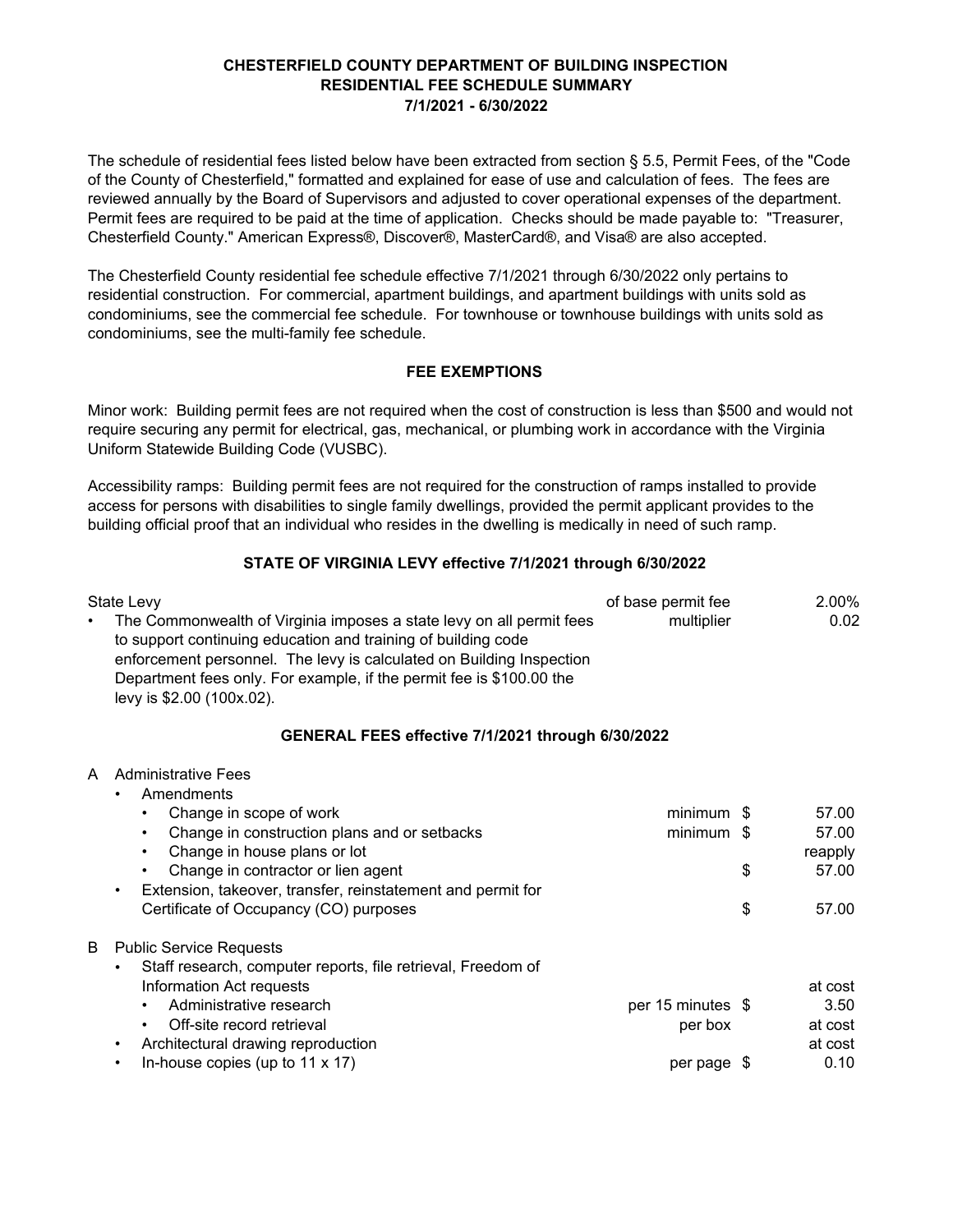| C | <b>Reinspection Fees</b><br>Fee for each like or same-type inspection in excess of 2<br>Past due reinspection fee penalty                                                                                                                                                                                                                                                    | the greater of | \$       | 57.00<br>10% or \$10.00          |
|---|------------------------------------------------------------------------------------------------------------------------------------------------------------------------------------------------------------------------------------------------------------------------------------------------------------------------------------------------------------------------------|----------------|----------|----------------------------------|
| D | Not Ready Fees<br>Fee for any inspection where the inspector cannot or has not<br>conducted an inspection as requested, because the work is not<br>ready.<br>Past due not ready fee penalty<br>$\bullet$                                                                                                                                                                     | the greater of | \$       | 57.00<br>10% or \$10.00          |
| Е | Refunds are granted if requested in writing, provided no inspections<br>have been performed. The refund amount will be the permit fee paid,<br>minus the greater of 25% of the permit fee or \$57.00. If the permit fee<br>is less than the minimum, a refund will not be granted.<br>Environmental Engineering Department fees, Planning<br>Department fees, and State Levy |                |          | non-refundable                   |
| F | Temporary CO's may be granted at the discretion of the inspection<br>supervisor based on the circumstances of the specific request. Cost<br>for initial issuance and subsequent extensions:                                                                                                                                                                                  |                | \$       | 57.00                            |
| G | <b>Foundation Pour Inspection</b><br>Added fee if concrete testing is required<br>Added fee for reinspection, if inspector is delayed more than 1                                                                                                                                                                                                                            |                | \$<br>\$ | 398.00<br>117.00                 |
|   | hour<br>Engineering reports: We accept inspection reports from third party<br>engineers who are approved and reliable. Inspection reports<br>rejected twice will incur a reinspection fee for each subsequent<br>report.                                                                                                                                                     |                | \$<br>\$ | 117.00<br>57.00                  |
| H | Code Investigation Fee: Fee charged in addition to the required permit<br>fees, for failure to obtain a required permit prior to performing<br>construction.                                                                                                                                                                                                                 | the greater of |          | 25% of permit<br>fee, or \$57.00 |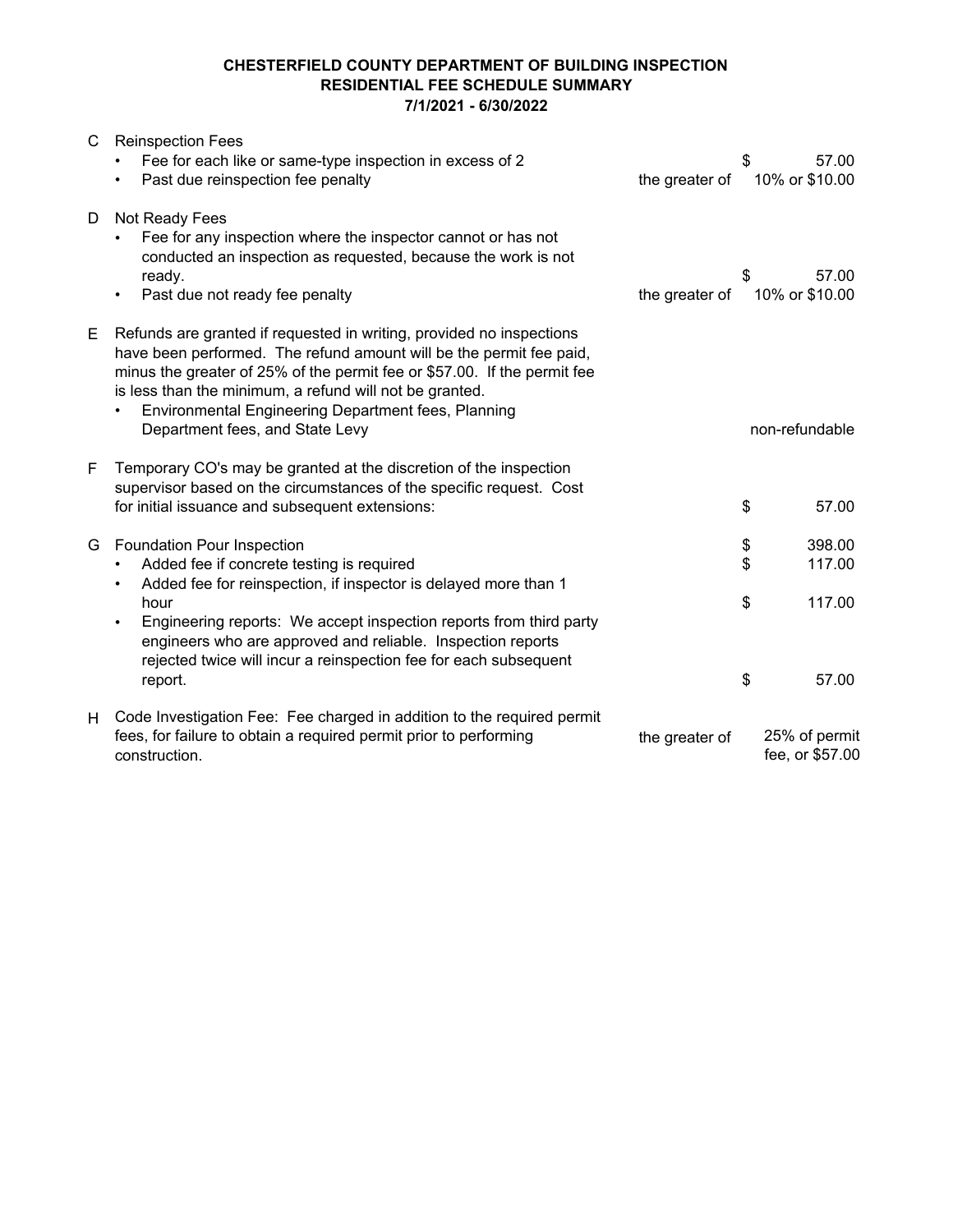# **RESIDENTIAL BUILDING PERMIT FEES effective 7/1/2021 through 6/30/2022**

| A  | State Levy (subject to change)<br>The Commonwealth of Virginia imposes a state levy on all permit<br>fees to support continuing education and training of building code<br>enforcement personnel. The levy is calculated on Building<br>Inspection Department fees only. For example, if the permit fee is<br>\$100.00 the levy is \$2.00 (100x.02). | of base permit fee<br>multiplier |                      | 2.00%<br>0.02                                           |
|----|------------------------------------------------------------------------------------------------------------------------------------------------------------------------------------------------------------------------------------------------------------------------------------------------------------------------------------------------------|----------------------------------|----------------------|---------------------------------------------------------|
| B  | Environmental Engineering Site Inspection Fee: Separate fee,<br>collected at time of application by Building Inspection for all new<br>residential single family dwellings and modular homes on private<br>property. Any permit or resubmittal that changes the footprint of the<br>building, or addition, garage, porch, swimming pool, etc.        |                                  | \$                   | 50.00                                                   |
| C  | Environmental Engineering Virginia Stormwater Management Program<br>(VSMP) fee: Separate fee, collected at time of application by Building<br>Inspectioh for all new residential single family dwellings.                                                                                                                                            |                                  | \$                   | 209.00                                                  |
| D  | Planning Department Fee: Separate fee, collected at time of<br>application by Building Inspection, for single family dwellings.                                                                                                                                                                                                                      |                                  | \$                   | 40.00                                                   |
| Е  | New Construction: Single family dwelling                                                                                                                                                                                                                                                                                                             |                                  | \$                   | 684.00                                                  |
| F  | Industrialized Buildings (modular homes) or Manufactured Homes<br>Industrialized building, or modular home without a permanent<br>$\bullet$<br>chassis<br>Manufactured home on private property<br>$\bullet$<br>Manufactured home in a mobile home park<br>$\bullet$                                                                                 |                                  | \$<br>\$<br>\$       | 285.00<br>114.00<br>57.00                               |
| G  | <b>Additions and Accessory Structures</b><br>Addition (unless listed below)<br>Florida room, attached garage, or detached garage with<br>$\bullet$<br>"occupiable" space<br>Detached garage without "occupiable" space, shed greater than<br>$\bullet$                                                                                               |                                  | \$<br>\$             | 399.00<br>392.00                                        |
|    | 400 square feet, finished pool house<br>Chimney or porch addition<br>$\bullet$<br>Deck, carport, gazebo, dormers, greenhouse, unfinished pool<br>$\bullet$                                                                                                                                                                                           |                                  | \$<br>\$             | 285.00<br>171.00                                        |
|    | house, retaining wall, boat dock with roof<br>In-ground swimming pool with barrier<br>Above-ground swimming pool with barrier<br>Pool barrier (if permitted separately from pool)<br>Shed<br>$\bullet$<br>256 square feet or less                                                                                                                    |                                  | \$<br>\$<br>\$<br>\$ | 114.00<br>57.00<br>57.00<br>57.00<br>no permit required |
|    | Greater than 256 square feet (not to exceed 400 square feet)<br>Handicap accessible ramp                                                                                                                                                                                                                                                             |                                  | \$                   | 114.00<br>no fee due                                    |
| H. | Alterations, Renovations, and Repairs<br>Renovation, alteration, or conversion<br>Resulting in a change of use or an increase in square footage.<br>Unfinished space to finished, without footings.                                                                                                                                                  |                                  | \$                   | 171.00                                                  |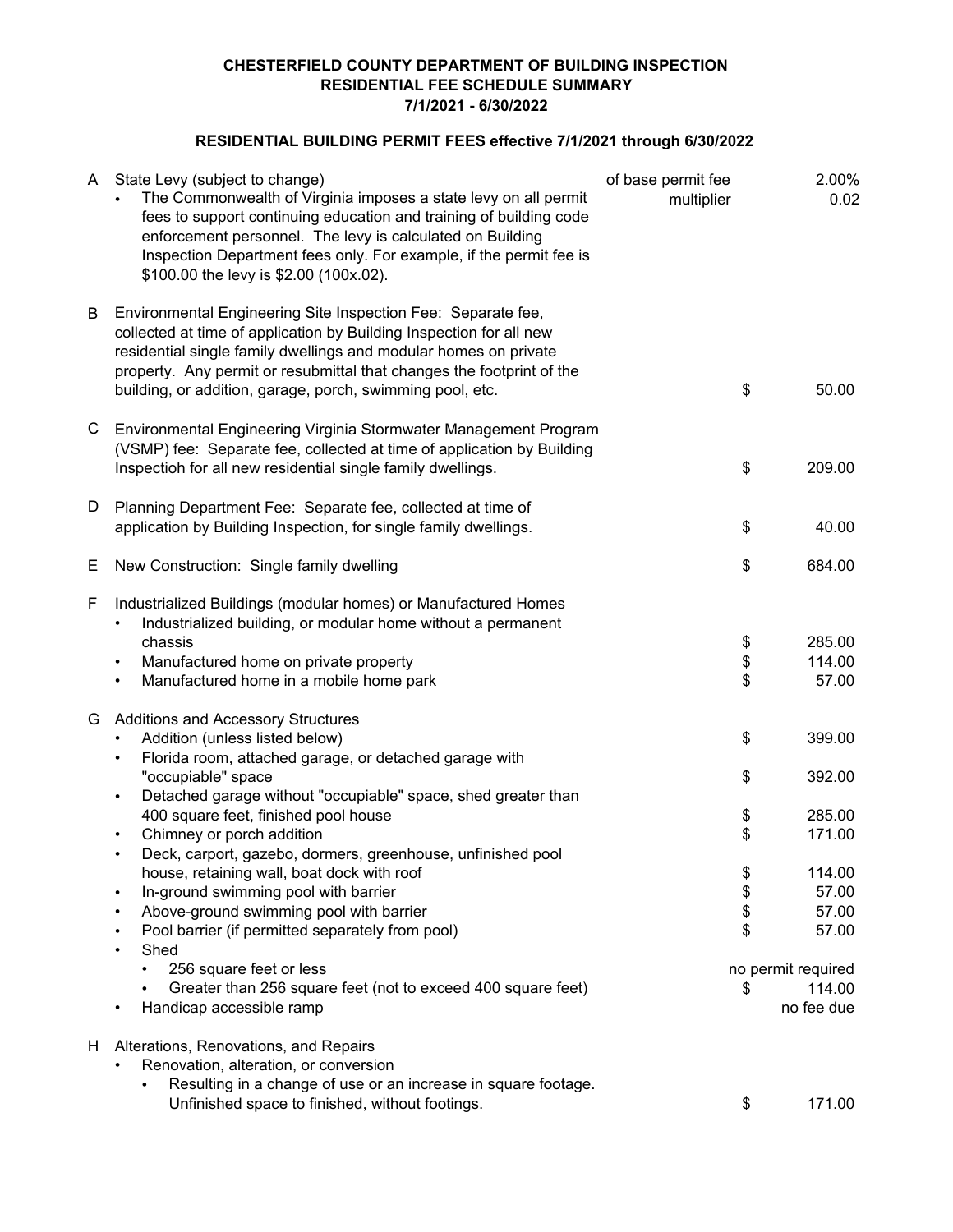|              | Resulting in no change to square footage                                | \$            | 114.00             |
|--------------|-------------------------------------------------------------------------|---------------|--------------------|
|              | Fire damage or repair permits shall be based upon the most<br>$\bullet$ |               |                    |
|              | similar permit fee and be decided at time of application.               | minimum<br>\$ | 114.00             |
|              | Storm damage repair or exterior renovation<br>$\bullet$                 |               | 57.00              |
|              | Chimney relining<br>$\bullet$                                           |               | 57.00              |
|              | Floor joist or footing and foundation repair<br>$\bullet$               | \$<br>\$      | 57.00              |
|              | Elevator or wheelchair lift<br>$\bullet$                                | \$            | 57.00              |
| $\mathbf{I}$ | <b>Other Residential Permits</b>                                        |               |                    |
|              | Relocation (house moving)<br>$\bullet$                                  | \$            | 234.00             |
|              | Demolition<br>$\bullet$                                                 | \$            | 57.00              |
|              | RESIDENTIAL AUXILIARY PERMIT FEES effective 7/1/2021 through 6/30/2022  |               |                    |
| A            | State Levy (subject to change)                                          |               | 2.00%              |
|              | The Commonwealth of Virginia imposes a state levy on all permit         | multiplier    | 0.02               |
|              | fees to support continuing education and training of building code      |               |                    |
|              | enforcement personnel. The levy is calculated on Building               |               |                    |
|              | Inspection Department fees only. For example, if the permit fee is      |               |                    |
|              | \$100.00 the levy is \$2.00 (100x.02).                                  |               |                    |
|              |                                                                         |               |                    |
| B            | <b>Electrical Permits</b>                                               |               |                    |
|              | New single family dwelling<br>$\bullet$                                 | \$            | 171.00             |
|              | Industrialized building (modular home)<br>$\bullet$                     | \$            | 114.00             |
|              | Addition, renovation and conversion<br>$\bullet$                        |               |                    |
|              | Where rough-in is required                                              | \$            | 114.00             |
|              | Where rough-in is pre-existing                                          | \$            | 57.00              |
|              | Temporary pole, relocation, service change, installation,               |               |                    |
|              | replacement, and repair                                                 | \$            | 57.00              |
|              | Manufactured home<br>$\bullet$                                          |               |                    |
|              | On private property                                                     | \$            | 57.00              |
|              | In mobile home park                                                     |               | no fee due         |
|              |                                                                         |               |                    |
| C            | <b>Gas Permits</b>                                                      |               |                    |
|              | Natural gas - all new installation                                      | \$            | 114.00             |
|              | Propane tank and/or product line, and gas piping to appliances          | \$            | 114.00             |
|              | Gas piping to appliances only                                           | \$            | 57.00              |
|              | Propane tank and/or product line only                                   | \$            | 57.00              |
|              | Manufactured home                                                       |               |                    |
|              | On private property                                                     | \$            | 57.00              |
|              | In mobile home park                                                     |               | no permit required |
|              | Repair or replacement with like appliance (natural or propane)          | \$            | 57.00              |
| D            | <b>Mechanical Permits</b>                                               |               |                    |
|              | Heating, ventilating and air conditioning (HVAC)<br>٠                   |               |                    |
|              | New system installation                                                 | \$            | 114.00             |
|              | System replacement with new ductwork                                    | \$            | 114.00             |
|              | System replacement without new ductwork                                 | \$            | 57.00              |
|              | Install ductwork only                                                   | \$            | 57.00              |
|              |                                                                         |               |                    |